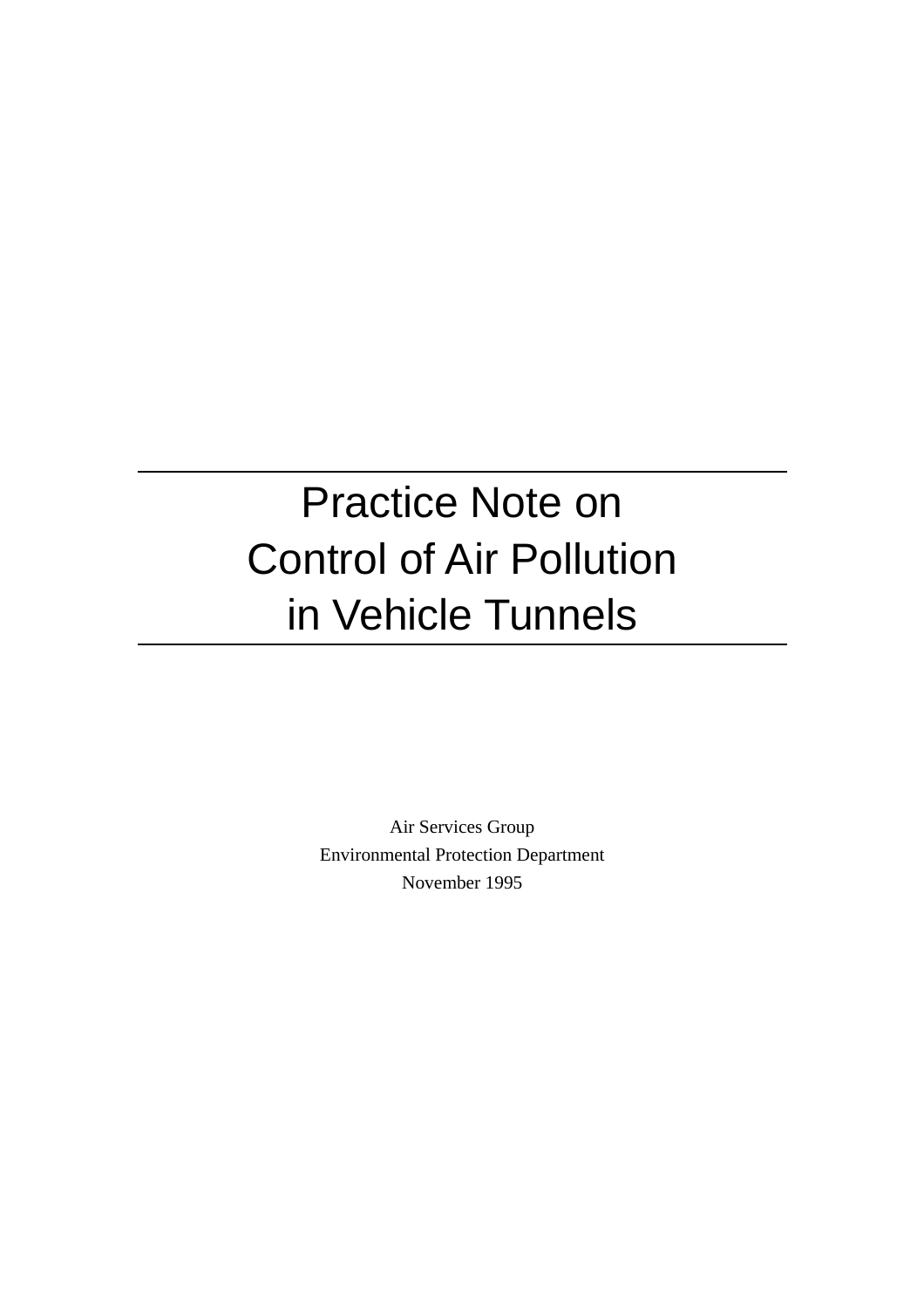#### **INTRODUCTION**

1. This Practice Note provides guidelines on control of air pollution in vehicle tunnels by setting out :-

- (i) the air pollution concentration limits required for protection of public health; and
- (ii) other factors that should be considered in design and operation of vehicle tunnels.

#### **CONCENTRATION LIMITS**

2. Carbon monoxide, nitrogen dioxide and sulphur dioxide are the 3 indicative air pollutants inside vehicle tunnels in Hong Kong. To protect the health of the public, the air quality inside these tunnels should be kept within the following concentration limits :-

#### **Maximum Concentration**

|     | <b>Air Pollutants</b> | <b>Time</b> | <b>Microgrammes</b><br><b>Averaging Per Cubic metre</b><br>$(\mu g/m^3)^*$ | <b>Part Per</b><br><b>Million</b><br>(ppm) |
|-----|-----------------------|-------------|----------------------------------------------------------------------------|--------------------------------------------|
| (a) | Carbon monoxide       | 5 minutes   | 115,000                                                                    | 100                                        |
| (b) | Nitrogen dioxide      | 5 minutes   | 1,800                                                                      | 1                                          |
| (c) | Sulphur dioxide       | 5 minutes   | 1,000                                                                      | (0.4)                                      |

\* Expressed at the reference condition of 298K and 101.325 kPa.

3. In addition to the above, the visibility in tunnels is a gross indicator of the smoke concentration. It should be monitored and controlled to a level equivalent to an extinction coefficient of 0.005 per metre or less during any 5-minute interval.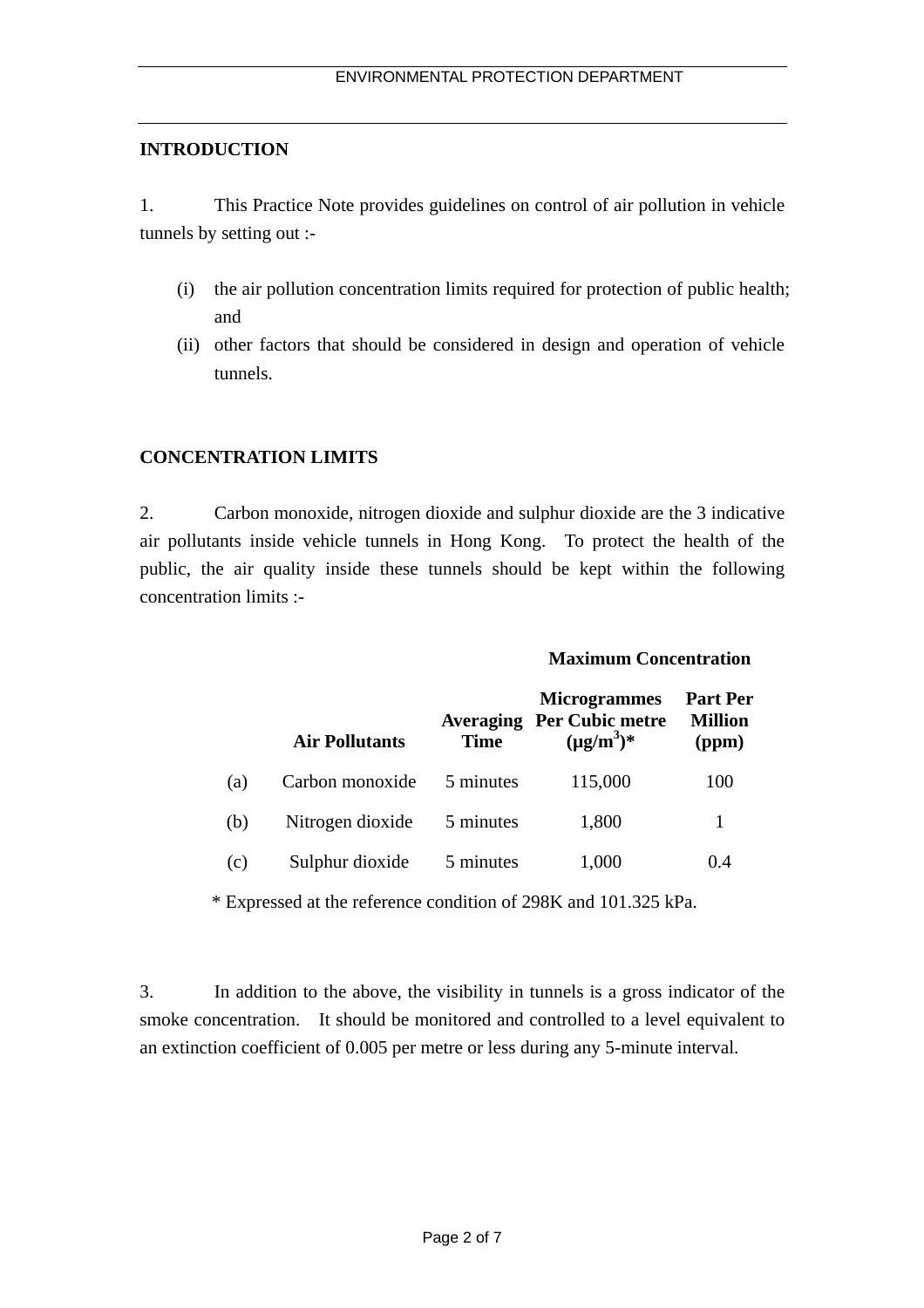#### **VENTILATION REQUIREMENTS**

4. The quantity of fresh air provided for a vehicle tunnel should be sufficient to ensure that the quality of the air is always maintained within the aforementioned concentration limits. To achieve this, the capacity of the ventilation system should be sufficient to cope with the maximum air pollution emission rate under the worst foreseeable traffic condition. Extra ventilation capacity would normally be required if tidal flow operation is expected.

#### **AIR POLLUTION EMISSION RATES**

5. Before the ventilation requirement can be determined, it is necessary to assess the maximum emission rates of the air pollutants inside a vehicle tunnel. The air pollution emission rates are determined by a number of factors including the traffic mix, speed limits as well as the configuration of the tunnel. The assessment would need to be done by specialists with suitable experience and background. Appendix I gives the categories of the basic emission values making reference to the emission factors recommended by the Permanent International Association of Road Congresses in the publication "Road Tunnels – XIXth World Road Congress, 1991".

#### **MONITORING**

6. Monitoring of the traffic flow and air pollution concentrations inside vehicle tunnels is essential in ensuring acceptable air quality. There should be a real time system to feedback the information to the tunnel management so that the ventilation system can always be operated at the appropriate capacity level. If the air quality cannot be maintained to within the concentration limits, the traffic flow may need to be regulated to help reduce the air pollution. Appendix 2 sets out the normal requirements in monitoring air pollution inside vehicle tunnels.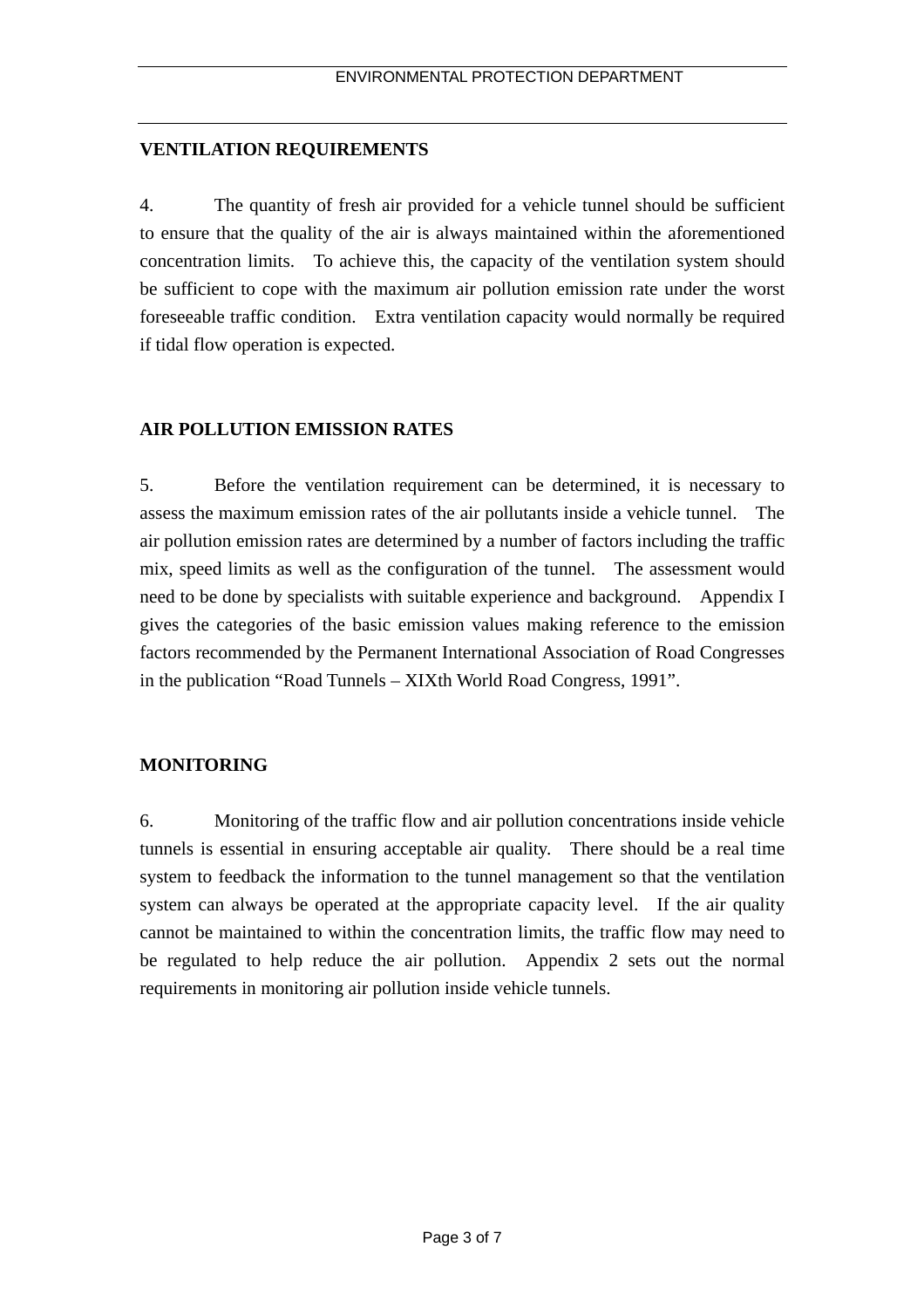#### **TRAINING, SUPERVISION AND MAINTENANCE**

7. Training, supervision and preventive maintenance are also vital factors to ensure an effective air pollution control system for vehicle tunnels. For these purposes, appropriate management plans should be derived.

#### **ENQUIRIES**

8. Officers in the Air Services Group of the Environmental Protection Department are glad to answer any enquiries concerning the control of air pollution in vehicle tunnels. Enquiries can be addressed to the Senior Environmental Protection Officer, Air Services Group, Environmental Protection Department (Telephone: 25946264, Facsimile: 28278040).

> (R.J.S. LAW) Director of Environmental Protection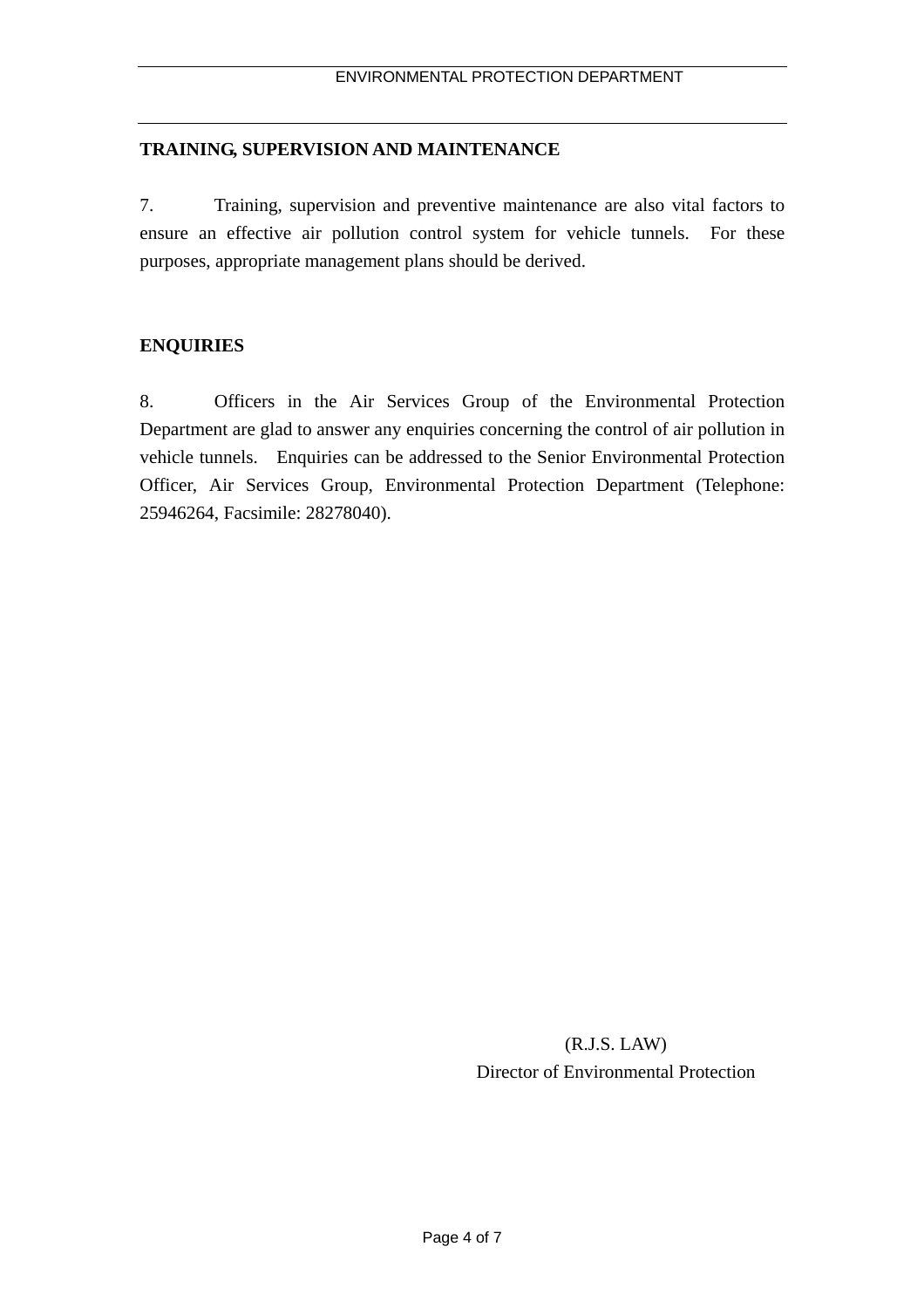## *Appendix 1*

## **EMISSION FACTORS**

The emission factor is determined by :-

| Q<br>$q_0$ x $f_v$ x $f_i$ x $f_H$ |  |  |  |  |  |
|------------------------------------|--|--|--|--|--|
|------------------------------------|--|--|--|--|--|

|  | where: $q_0$ = basic emission value per vehicle and hour at a velocity of 60 km/h |
|--|-----------------------------------------------------------------------------------|
|  | $f_v$ = speed factor, relative to hourly emission value                           |
|  | $f_i$ = gradient factor                                                           |
|  | $f_H$ = altitude factor                                                           |

| <b>Vehicle Type</b>                                                                     | <b>Registration Date</b>                 | <b>Basic Emission Value To Be</b><br><b>Derived from PIARC 1991</b><br><b>Under the Following Category</b> |
|-----------------------------------------------------------------------------------------|------------------------------------------|------------------------------------------------------------------------------------------------------------|
| Passenger Cars                                                                          | Registered before<br>1 January 1992      | EEC R15/04 (No control)                                                                                    |
|                                                                                         | Registered on or after<br>1 January 1992 | FTP 75                                                                                                     |
| Taxis and Vans Having Registered before<br><b>Gross Weights Less</b><br>Than 2.5 Tonnes | 1 January 1992                           | EEC R24 (No control)                                                                                       |
|                                                                                         | Registered on or after<br>1 January 1992 | <b>FTP 75</b>                                                                                              |
| Diesel Engine Goods<br>Vehicles                                                         | Registered before<br>1 April 1995        | $EEC R24$ (No control)                                                                                     |
|                                                                                         | Registered on or after<br>1 April 1995   | EURO1 (or approximately<br>equivalent to US Transient<br>1990/91)                                          |
|                                                                                         | Registered on or after<br>1 January 1998 | EURO2 (or approximately<br>equivalent to US Transient<br>1994)                                             |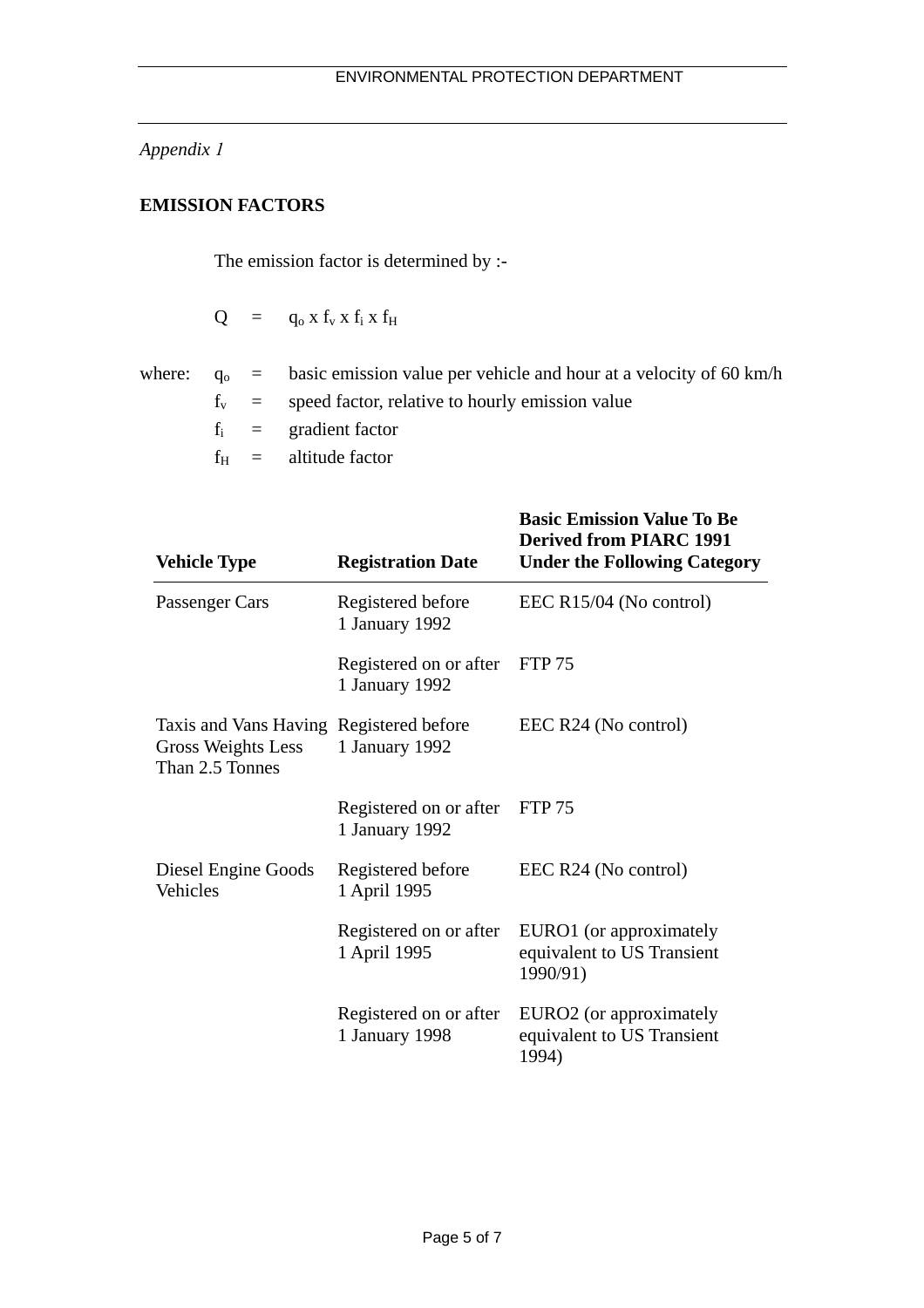*Appendix 2* 

### **MONITORING REQUIREMENTS**

1. Continuous measurement of parameters including carbon monoxide, nitrogen dioxide and visibility should be conducted inside a tunnel. At least one analyzer for each parameter at each kilometre section of the tunnel should be installed and operated. For sulphur dioxide, although it is a parameter for tunnel design, considering the traffic mix in Hong Kong, continuous monitoring is normally not required.

2. The monitoring of nitrogen dioxide may be replaced by that for nitric oxide through the application of the following equation or any correlation relationship between these two parameters with a regression coefficient or not less than 0.85 :-

> Nitrogen dioxide concentration ( $\mu$ g/m<sup>3</sup>)  $= 320 + 0.1056$  x Nitric oxide concentration ( $\mu$ g/m<sup>3</sup>)

3. To ensure accurate measurement of the air quality, all monitoring instruments should be checked for zero and span once a week and calibrated and certified at least once per year by an independent environmental laboratory in accordance with the manufacturers' recommendations.

4. For existing tunnels, prior to the retrofitting of the nitrogen oxides/nitrogen dioxide analyzer, the tunnel professional persons should estimate the nitrogen dioxide concentration and ensure compliance with the air quality guidelines by applying the following equation :-

> Nitrogen dioxide concentration ( $\mu$ g/m<sup>3</sup>)  $= 560 + 0.0141$  x Carbon monoxide concentration ( $\mu$ g/m<sup>3</sup>)

5. The analyzer mentioned in paragraph 3 above should activate an audible alarm in the main control room of the tunnel whenever the measured carbon monoxide and nitrogen dioxide concentrations exceed 60,000  $\mu$ g/m<sup>3</sup> and 1,000  $\mu$ g/m<sup>3</sup>, respectively. Prompt action, including the fan operation, restriction of the traffic flow and other acceptable means should be taken whenever appropriate.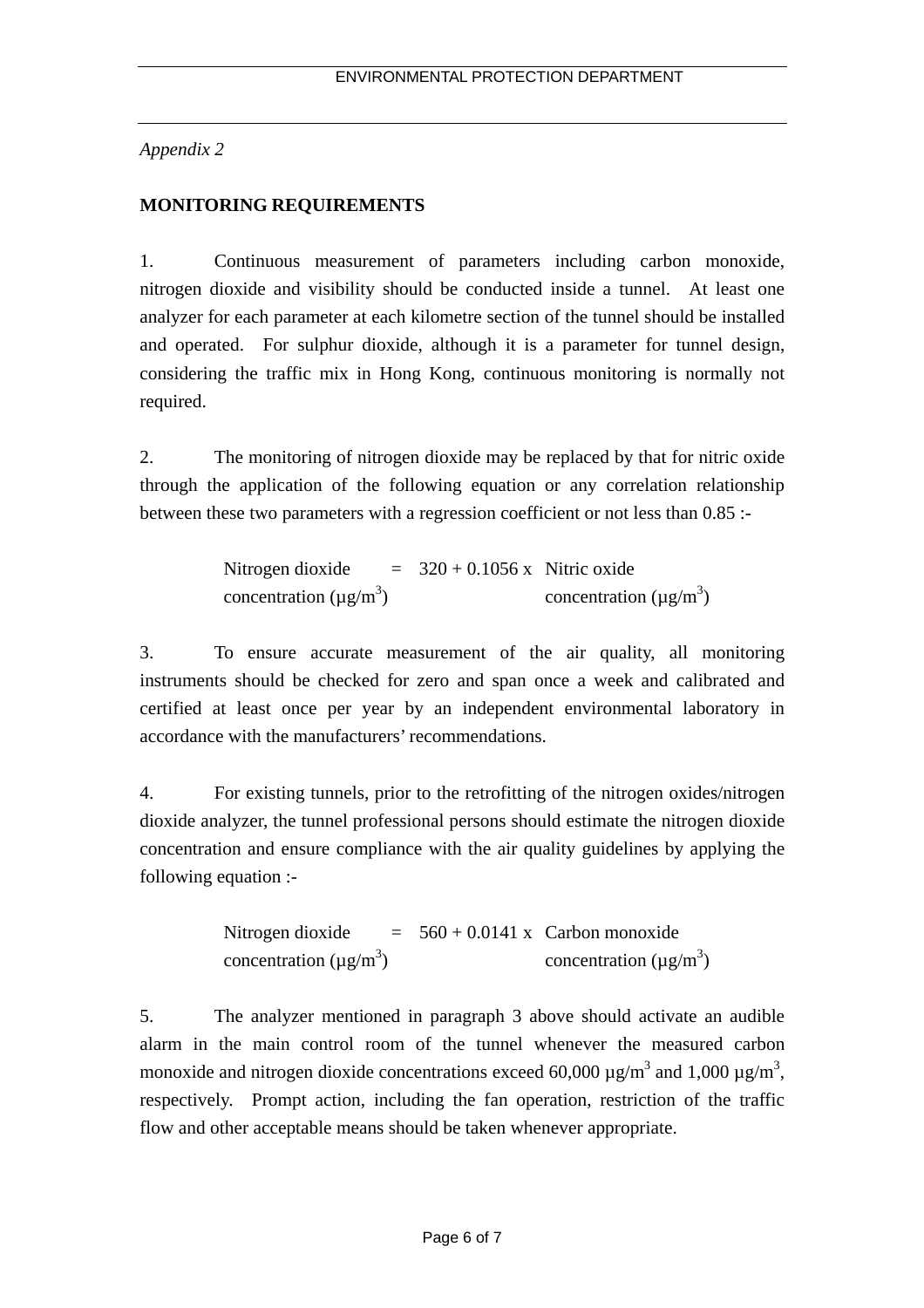6. For individual cases, additional measures might be required. Advice from the Environmental Protection Department should be sought before finalising the monitoring requirements for a vehicle tunnel.